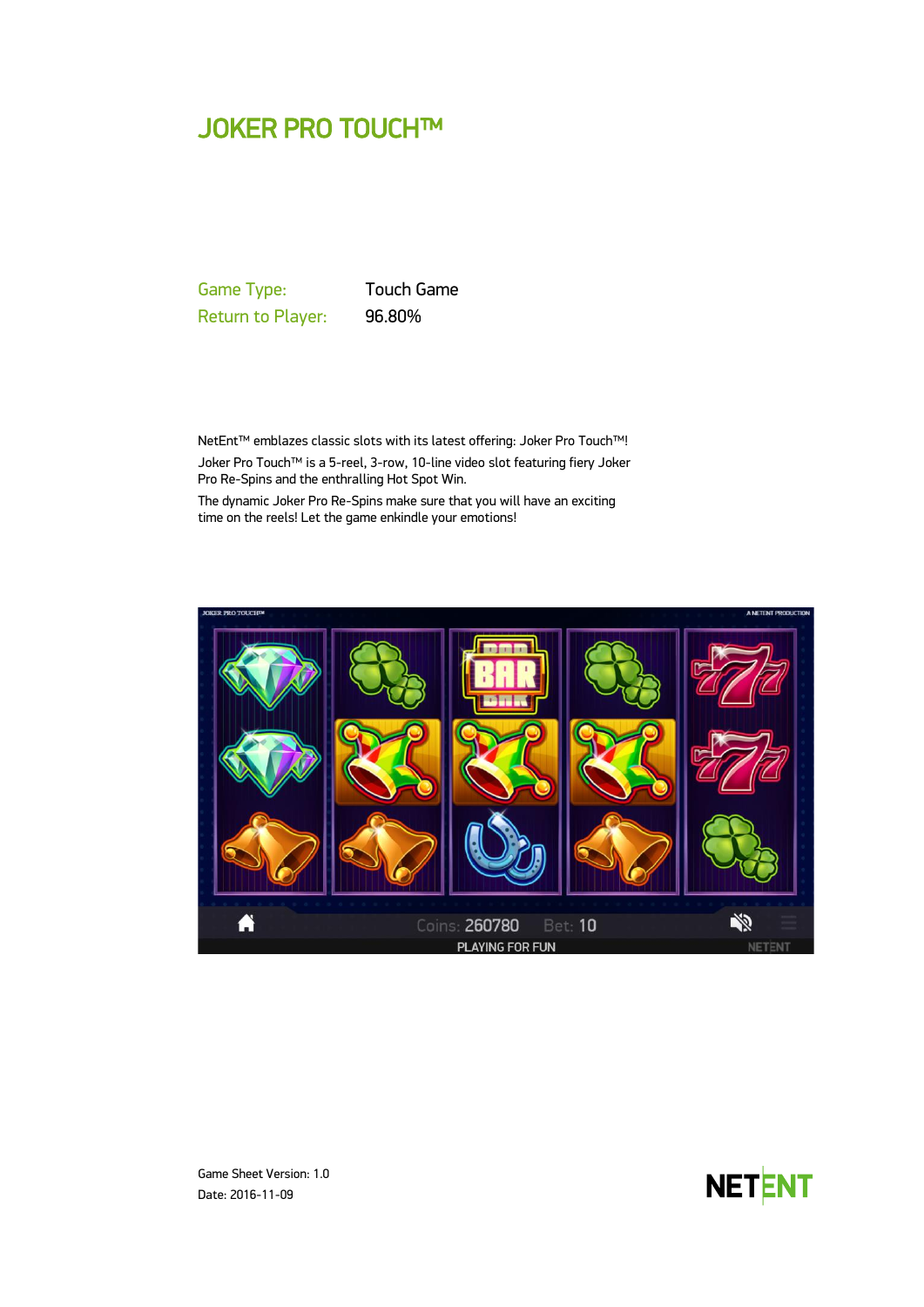| <b>GENERAL INFORMATION</b>                                                    |                                                                                                                                                                                                                                                                                                                                                                                                                                                                                                                          |  |  |
|-------------------------------------------------------------------------------|--------------------------------------------------------------------------------------------------------------------------------------------------------------------------------------------------------------------------------------------------------------------------------------------------------------------------------------------------------------------------------------------------------------------------------------------------------------------------------------------------------------------------|--|--|
| Game Type                                                                     | Touch Game                                                                                                                                                                                                                                                                                                                                                                                                                                                                                                               |  |  |
| Reel Type                                                                     | <b>Spinning Reels</b>                                                                                                                                                                                                                                                                                                                                                                                                                                                                                                    |  |  |
| Reels, Lines                                                                  | 5 reels, 3 rows, 10 bet lines (fixed)                                                                                                                                                                                                                                                                                                                                                                                                                                                                                    |  |  |
| Default Bet Levels                                                            | $1 - 10$                                                                                                                                                                                                                                                                                                                                                                                                                                                                                                                 |  |  |
| Default Coin Values $(\epsilon)$                                              | 0.01, 0.02, 0.05, 0.1, 0.2, 0.5, 1                                                                                                                                                                                                                                                                                                                                                                                                                                                                                       |  |  |
| Default Min / Max Bet (€)                                                     | 0.1/100                                                                                                                                                                                                                                                                                                                                                                                                                                                                                                                  |  |  |
| Minimum Free Round Values<br>(Please check your current free<br>round values) | Bet level 1, 10 bet lines, €0.01 coin value (cost €0.10)                                                                                                                                                                                                                                                                                                                                                                                                                                                                 |  |  |
| <b>GAME FEATURES</b>                                                          |                                                                                                                                                                                                                                                                                                                                                                                                                                                                                                                          |  |  |
|                                                                               | Joker Pro Re-Spins<br>٠<br>• Hot Spot Win                                                                                                                                                                                                                                                                                                                                                                                                                                                                                |  |  |
| <b>PAYOUT</b>                                                                 |                                                                                                                                                                                                                                                                                                                                                                                                                                                                                                                          |  |  |
| Return to Player (%)                                                          | 96.80%                                                                                                                                                                                                                                                                                                                                                                                                                                                                                                                   |  |  |
| Default Maximum Win                                                           | $\epsilon$ 2 000 / 2 000 coins – on a single bet line                                                                                                                                                                                                                                                                                                                                                                                                                                                                    |  |  |
| Hit Frequency (%)                                                             | 14.1%                                                                                                                                                                                                                                                                                                                                                                                                                                                                                                                    |  |  |
| <b>RESPONSIBLE GAMING</b>                                                     |                                                                                                                                                                                                                                                                                                                                                                                                                                                                                                                          |  |  |
| <b>Player Limits</b>                                                          | • Player and casino operator can set the following play limits: Bet $\mathcal R$ loss<br>per session, day, week or month. Block all play for a specified period of<br>time. Restrict session play length in minutes.<br>• Playing for real is restricted by player account funds (i.e. cannot play for<br>credit).<br>• (Italy jurisdiction only) Player can initially have a maximum of 1.000 $\epsilon$ in<br>the wallet. Since each game is a user session, the player's wallet may<br>exceed this limit during play. |  |  |
| Other                                                                         | • Play for Fun<br>Variable coin values<br>Variable bet levels<br>G4 mode                                                                                                                                                                                                                                                                                                                                                                                                                                                 |  |  |
| <b>TECHNICAL INFORMATION</b>                                                  |                                                                                                                                                                                                                                                                                                                                                                                                                                                                                                                          |  |  |
| Game ID                                                                       | jokerpro_mobile_html (basic wallet)<br>jokerpro_mobile_html_sw (seamless wallet)                                                                                                                                                                                                                                                                                                                                                                                                                                         |  |  |
| <b>Compatible Operating Systems</b>                                           | i0S<br>Android<br>Windows                                                                                                                                                                                                                                                                                                                                                                                                                                                                                                |  |  |
| <b>Display Resolution</b>                                                     | 960 x 600                                                                                                                                                                                                                                                                                                                                                                                                                                                                                                                |  |  |
| <b>Aspect Ratio</b>                                                           | 16:1                                                                                                                                                                                                                                                                                                                                                                                                                                                                                                                     |  |  |
| Technology                                                                    | HTML5                                                                                                                                                                                                                                                                                                                                                                                                                                                                                                                    |  |  |
| Deployment                                                                    | Refer to CasinoModule Help for information about launching CasinoModule<br>games.                                                                                                                                                                                                                                                                                                                                                                                                                                        |  |  |

Copyright © 2016 NetEnt Product Services Ltd. This document and its contents are protected under International copyright law. Any unauthorised publication, copying, lending or reproduction is strictly prohibited.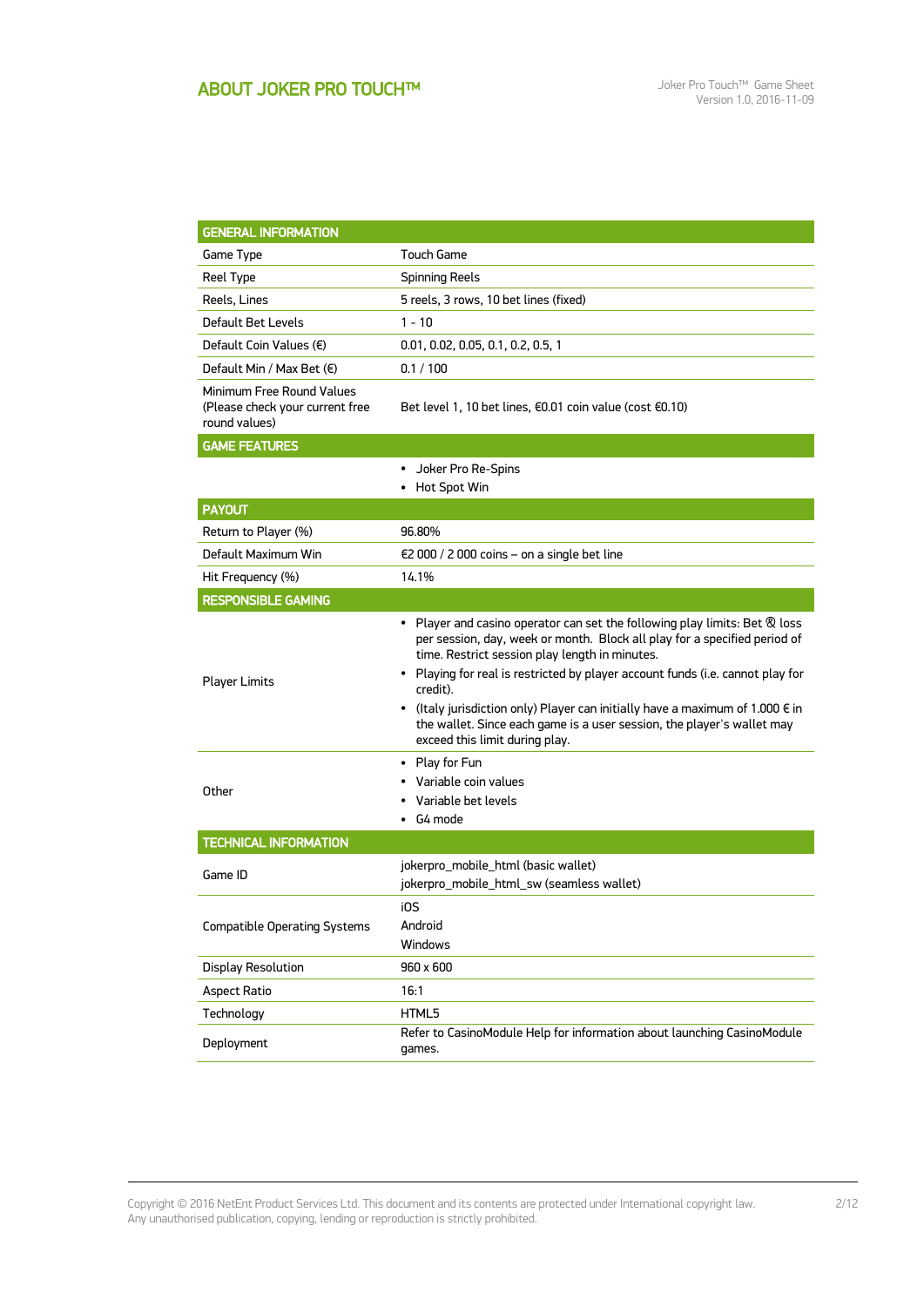<span id="page-2-0"></span>

Joker Pro Touch™ graphics



Big Win

### Game Theme and Graphics

Joker Pro Touch™ emblazes classic casino slot style with its fiery Joker Pro Re-Spins.

In this video slot, energetic music and bright colors in Joker Pro Re-Spins will add excitement and make the player have the best of fun: Hot Spot Win.

Enter the exciting Joker Pro Re-Spins and take your chances!

### Main Game

Players can select the coin value and bet level before spinning the reels.

• Game actions. The buttons on the keypad perform the following different game actions:

| <b>BET LEVEL</b>      | Dragging or tapping the slider increases and<br>decreases the bet level (i.e. number of coins<br>per bet line) by 1.                                                                  |
|-----------------------|---------------------------------------------------------------------------------------------------------------------------------------------------------------------------------------|
|                       | Tapping the Spin button starts a game round<br>at the current het level and coin value.                                                                                               |
| <b>COIN</b><br>VAI UF | Dragging or tapping the slider increases and<br>decreases the coin value to the next level.                                                                                           |
| <b>AUTOPLAY</b>       | Tapping the Autoplay button starts a game<br>round automatically.                                                                                                                     |
|                       | Tapping the plus sign on the Quick Settings<br>Menu button opens the quick settings menu.<br>Player can choose to quick spin or start<br>autoplay without going to the settings menu. |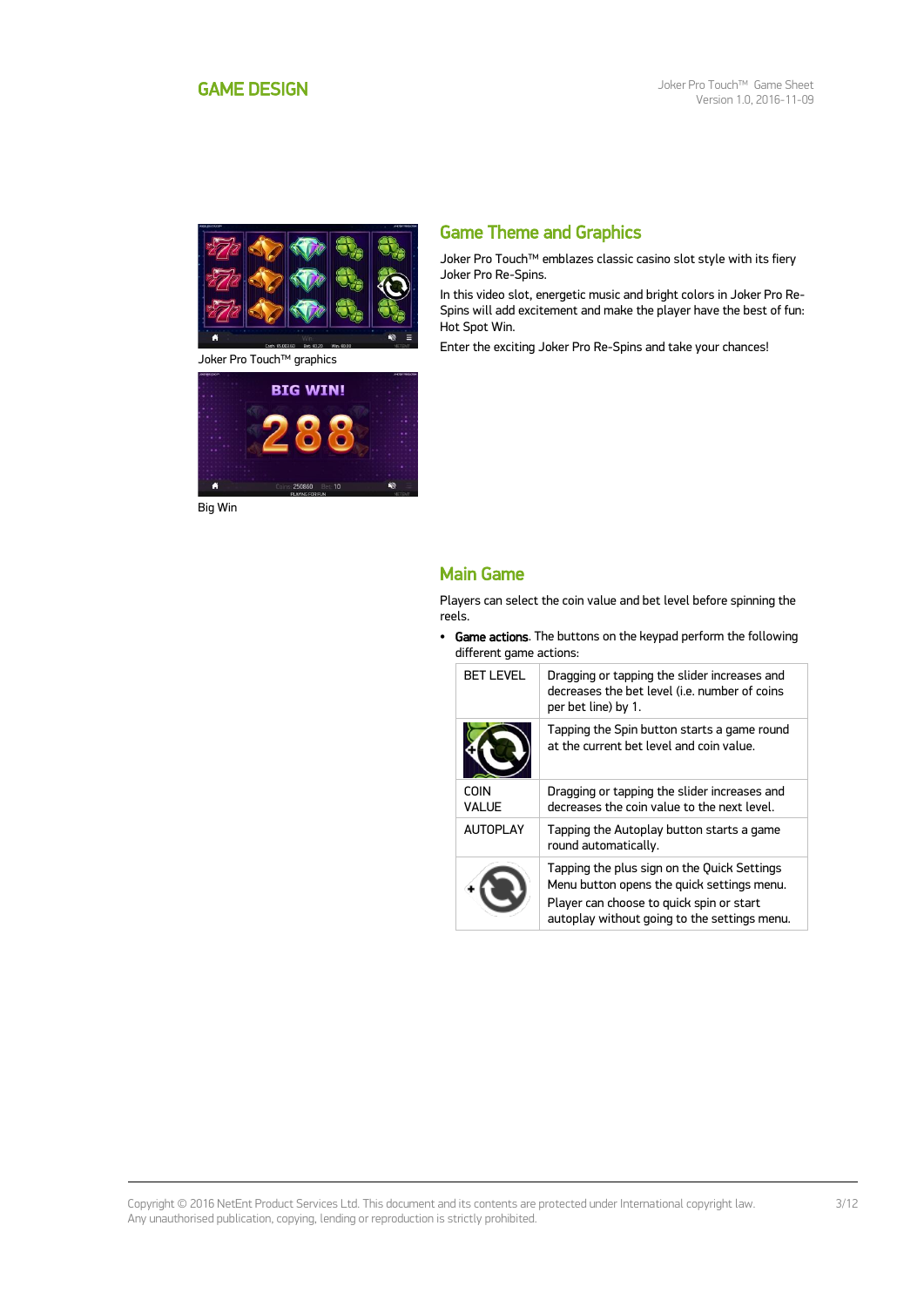

Scatter symbol



Joker Pro Re-Spins activation



Joker Pro Re-Spins



Wild symbol



Hot Spot Win

### Joker Pro Re-Spins

In the main game, one or more Scatter symbols landing on reels 2, 3, or 4 activate the Joker Pro Re-Spins.

Scatter symbols can only appear in the main game on reels 2, 3 and 4.

If three Scatter symbols land in the middle of reels 2, 3, and 4 in the main game, the Hot Spot Win of 1000 times the total bet is awarded.

Joker Pro Re-Spins are played at the same bet level and coin value as the spin that activated the Joker Pro Re-Spins.

During Joker Pro Re-Spins, reels 1 and 5 turn into Wild reels and three Hot Spot positions appear in the middle of reels 2, 3, and 4.

The Scatter symbols that activated the Joker Pro Re-Spins turn into Wild symbols that stick on the reels, and the reels re-spin.

If three Wild symbols land in the Hot Spot positions, the Hot Spot Win of 1000 times bet is awarded and the Joker Pro Re-Spins end.

Wild symbols can only appear on reels 2, 3 and 4 in the Joker Pro Re-Spins and substitute for all symbols except Scatter symbols.

One or more additional Wild symbols landing on the reels during a Joker Pro Re-Spin award another Joker Pro Re-Spin and stick to the reels until the end of the Joker Pro Re-Spins.

The total win from the Joker Pro Re-Spins is added to any wins from the round that activated the Joker Pro Re-Spins.

If the total Joker Pro Re-Spins win, including any wins from the round that activated the Joker Pro Re-Spins, exceeds 1000 times the total bet, the win of exactly 1000 times the total bet is awarded and the Joker Pro Re-Spins end.

If no additional Wild symbols land on the reels during a Joker Pro Re-Spin, the Joker Pro Re-Spins end.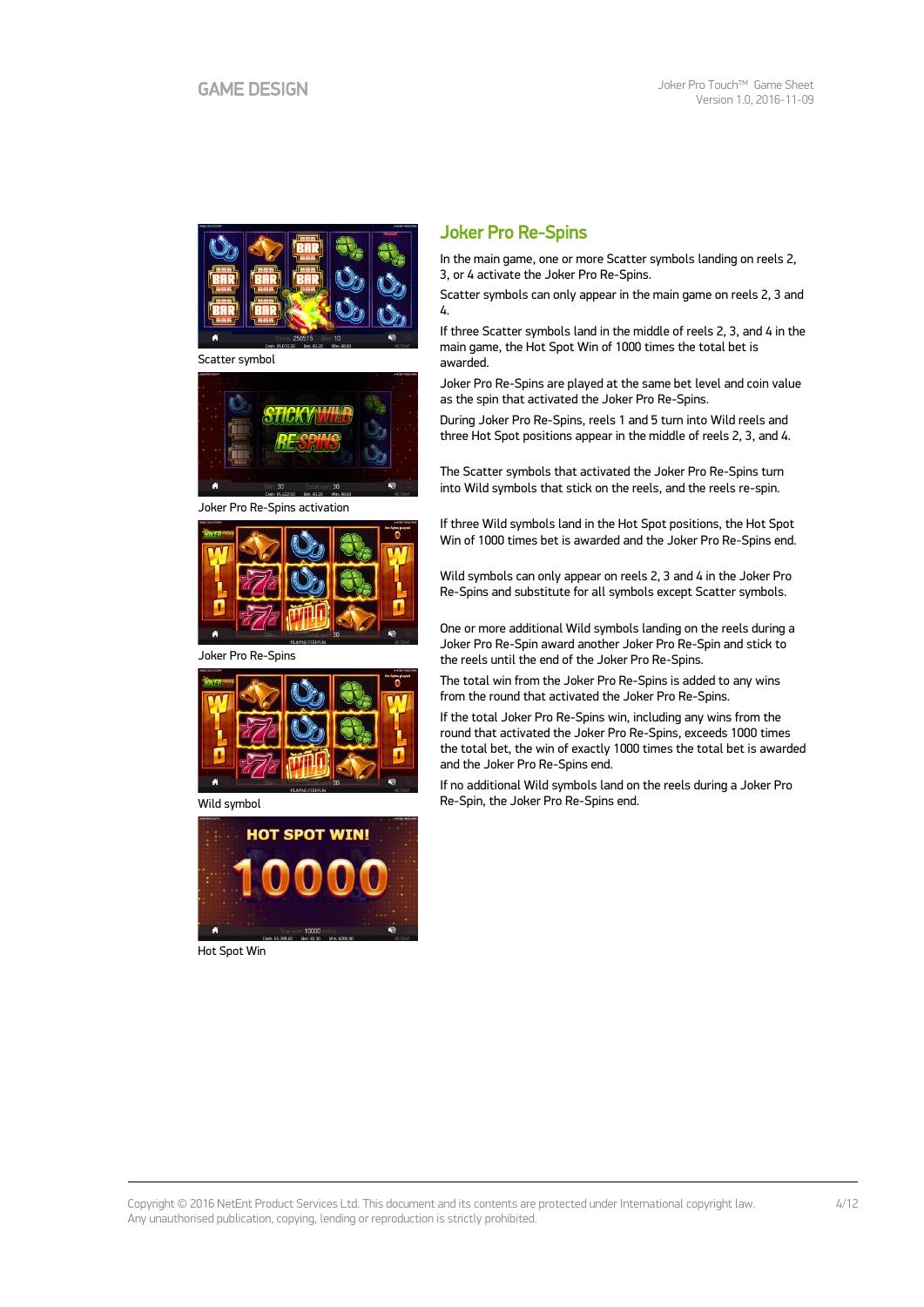## Bet Lines



Copyright © 2016 NetEnt Product Services Ltd. This document and its contents are protected under International copyright law. Any unauthorised publication, copying, lending or reproduction is strictly prohibited.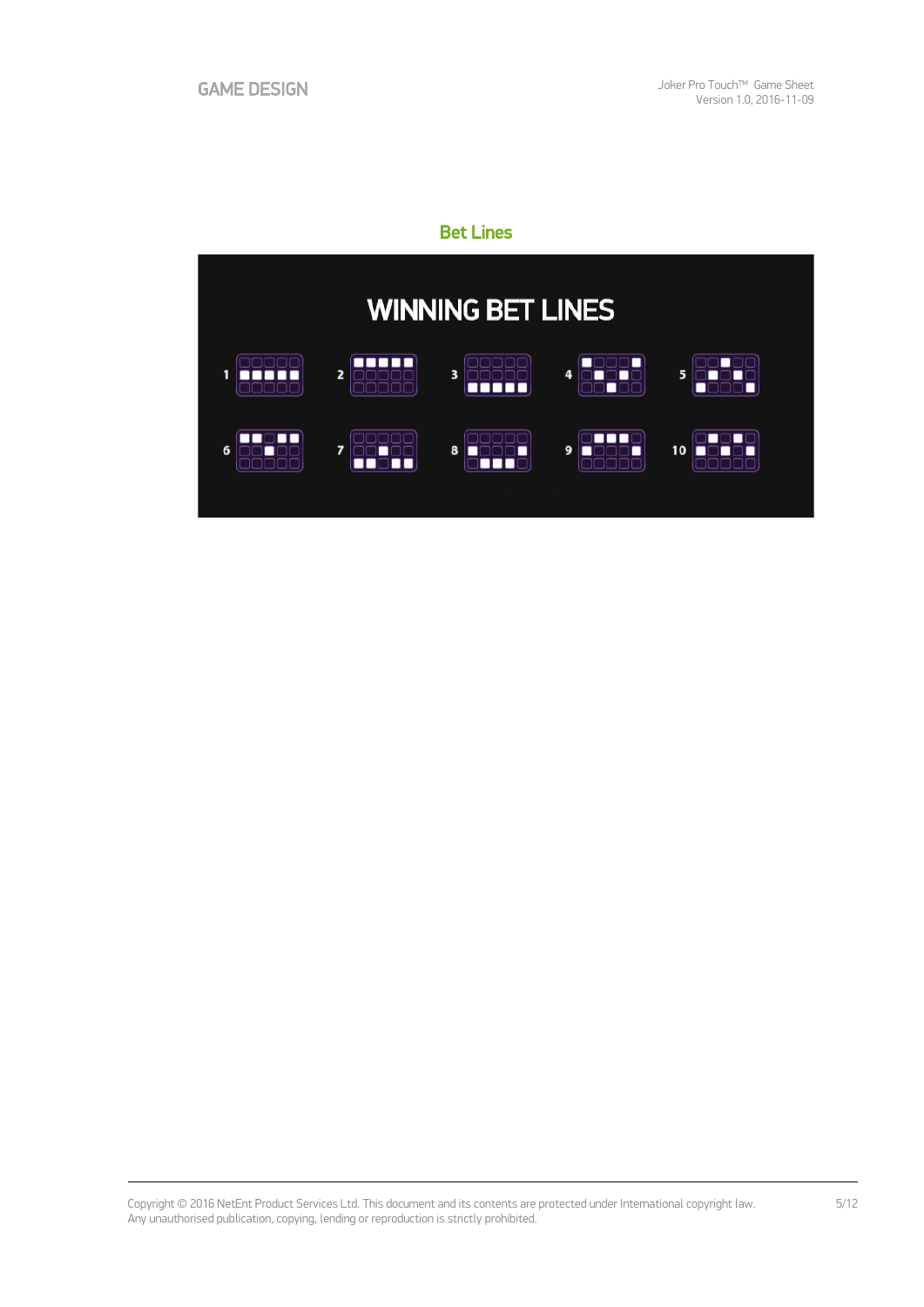### <span id="page-5-0"></span>Payout Summary

#### GAME RETURN TO PLAYER (RTP)

- Total game: 96.80%
- Main game: 35.03%
- Feature: 61.77%

#### **HIT FREQUENCY**

- Hit frequency: 14.1%
- Feature hit frequency: 3.67%
- Hot Spot Win hit frequency: 0.005726%

#### MAXIMUM PAYOUT

- Main Game: €2 000 / 2 000 coins on a single bet line
- Main Game: €20 000 / 20 000 coins max coinciding win
- Respin Feature: €2 000 / 2 000 coins
- Respin Feature: €100 000 / 100 000 coins max win in feature

Note: The maximum win of a game round may be higher than the maximum coinciding win, since a game round may include several spins.

#### PAYOUT RULES IN MAIN GAME

- Bet line wins pay if in succession from the leftmost reel to the rightmost reel.
- A bet line win in coins is equal to the value shown in the Paytable multiplied by the bet level.
- A bet line win in currency is equal to the win in coins multiplied by the coin value.
- Only the highest win per bet line is paid.
- Simultaneous wins on different bet lines are added.
- Bet level is the number of coins bet per bet line.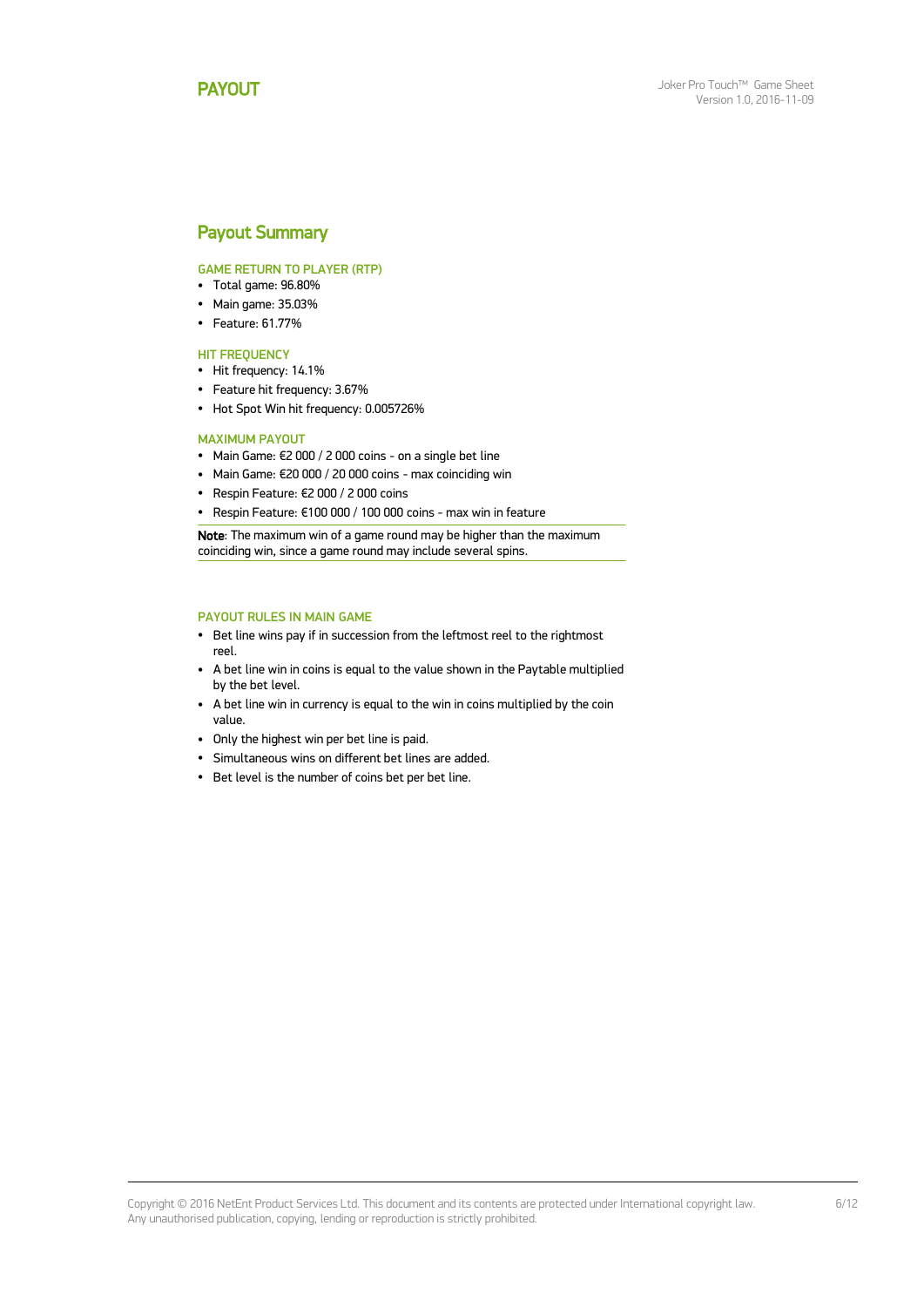### Paytable

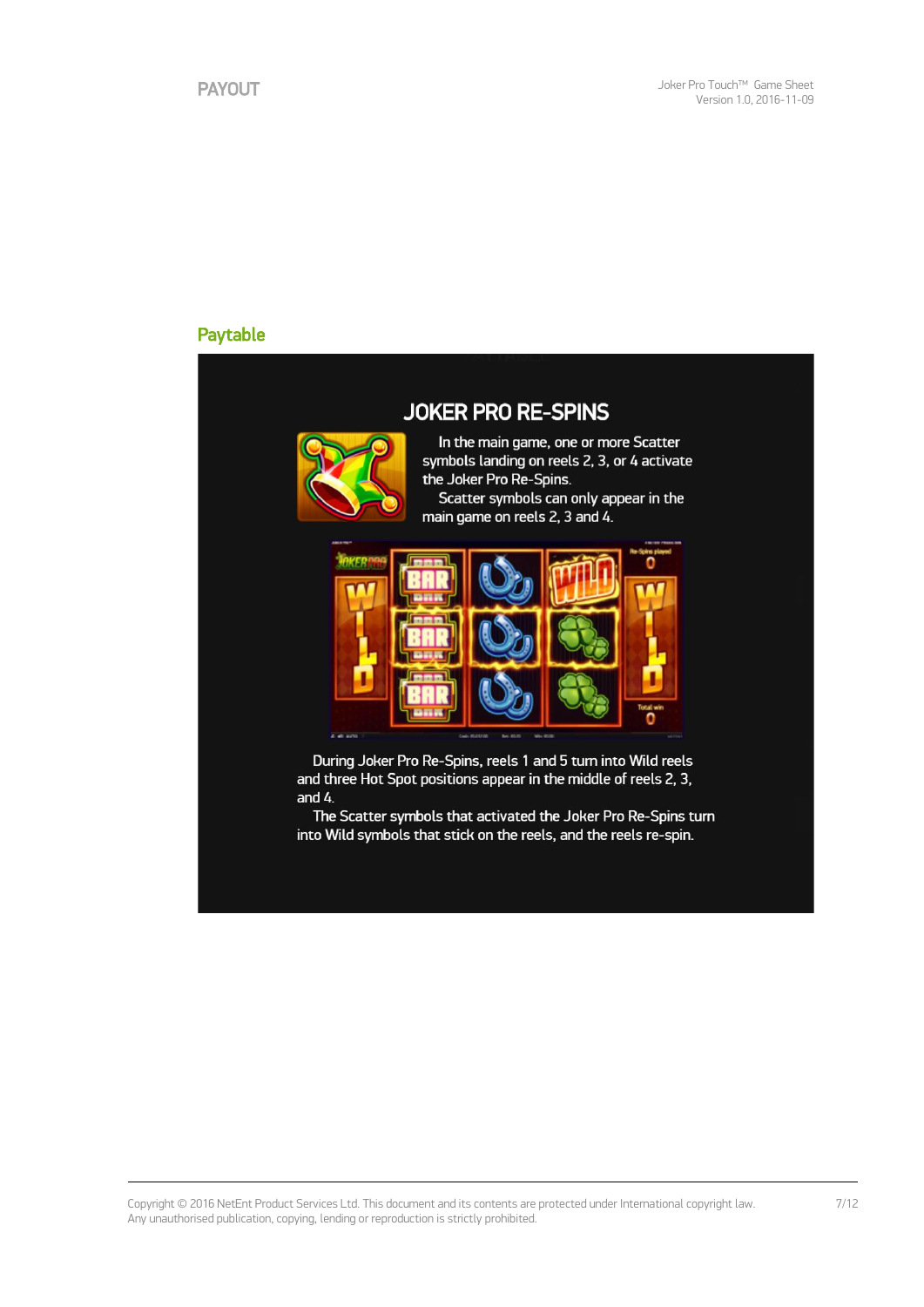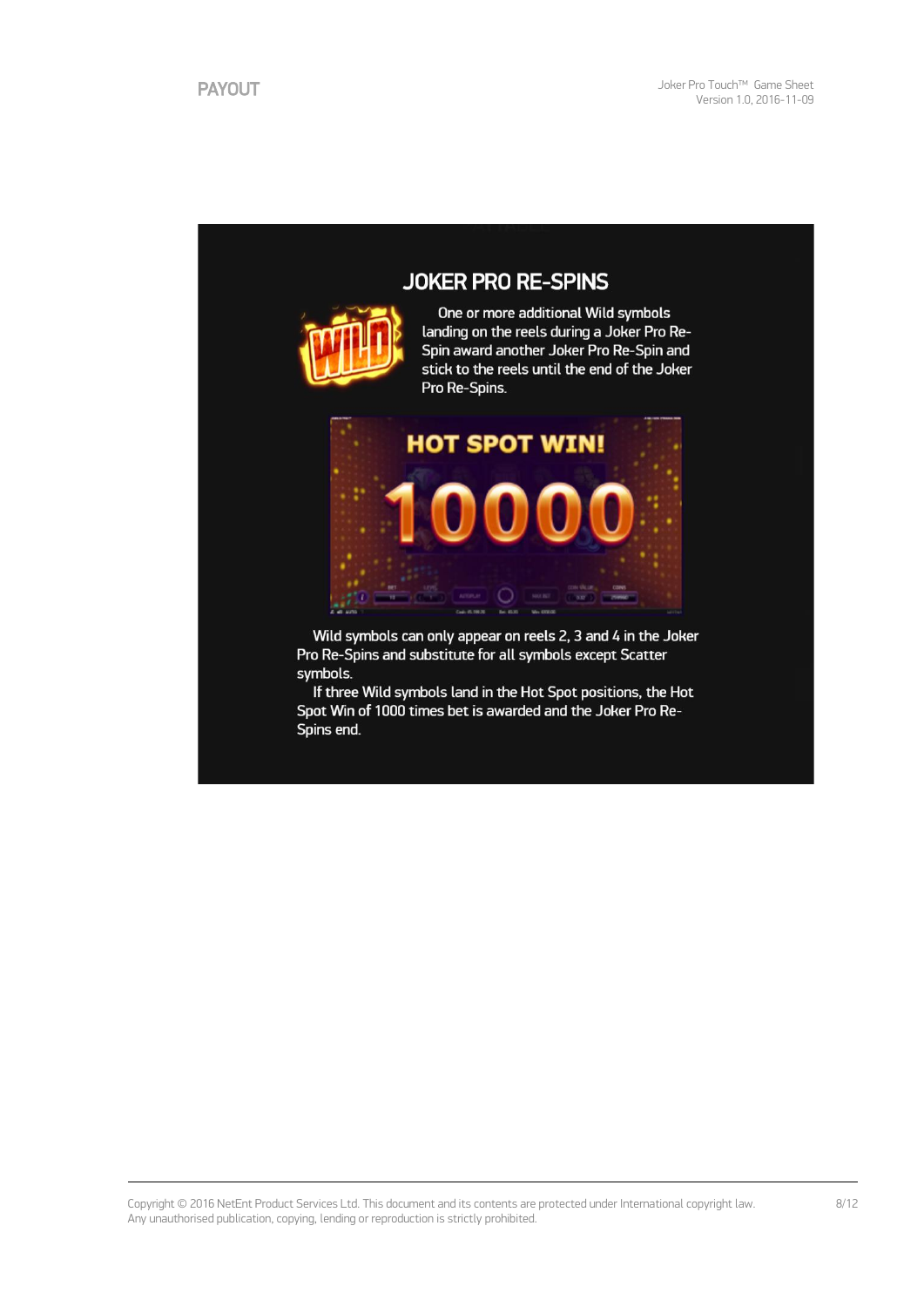|    |                                 | <b>SYMBOL PAYOUT VALUES</b> |                                |
|----|---------------------------------|-----------------------------|--------------------------------|
|    | 200<br>5<br>4<br>100<br>3<br>20 | P                           | 100<br>5<br>4<br>70<br>3<br>15 |
| b. | 5<br>80<br>4 50<br>3<br>10      |                             | 60<br>5<br>4<br>30<br>3<br>5   |
|    | 50<br>5<br>420<br>3<br>5        |                             | 40<br>5<br>15<br>4<br>3<br>5   |

Copyright © 2016 NetEnt Product Services Ltd. This document and its contents are protected under International copyright law. Any unauthorised publication, copying, lending or reproduction is strictly prohibited.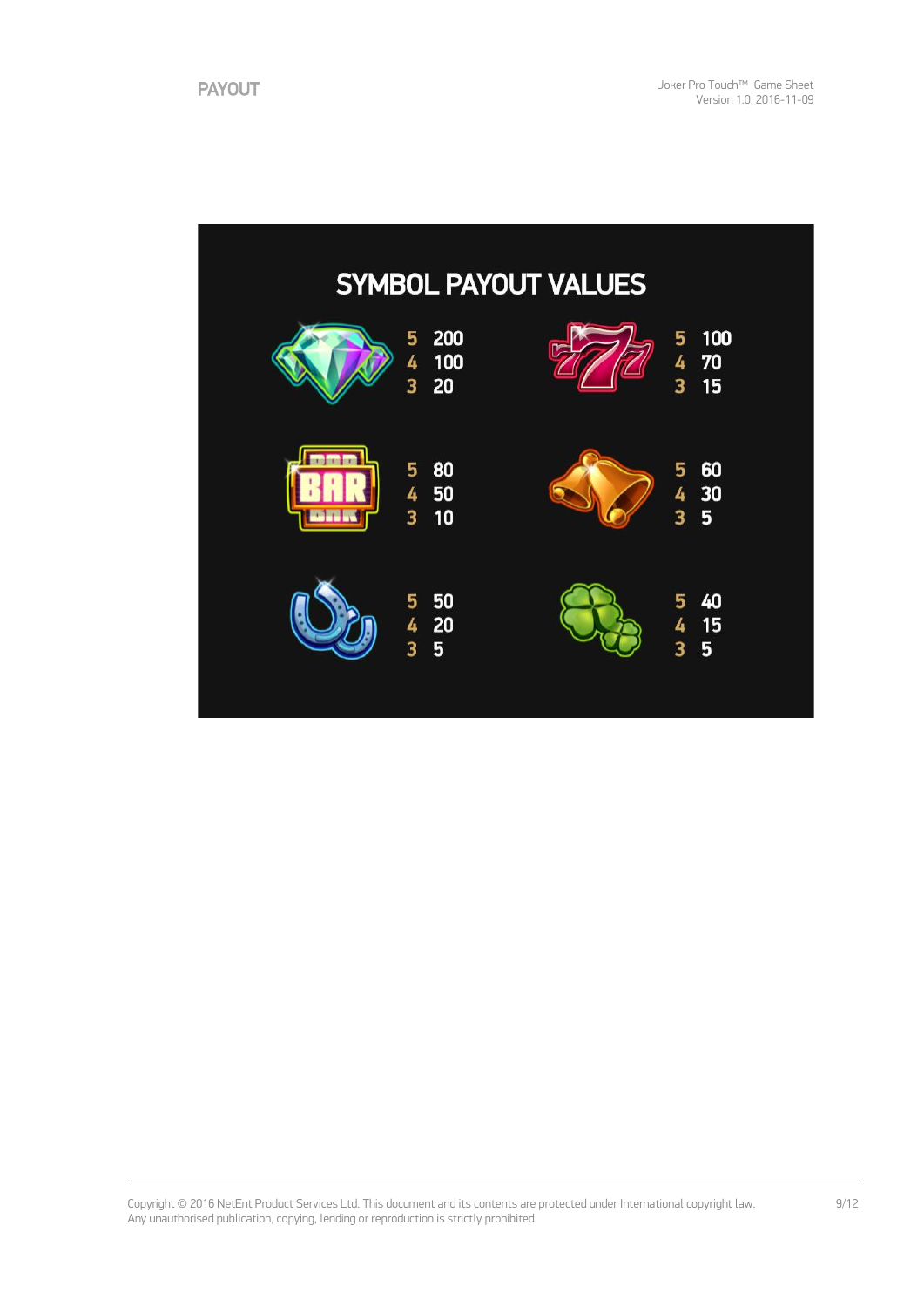### Randomisation

#### RANDOM NUMBER GENERATOR (RNG)

The algorithm used for random number generation (RNG) is Fortuna, a cryptographically secure pseudorandom number generator (PRNG) devised by Bruce Schneier and Niels Ferguson. For more information, see the document Random Number Generation.

The Random Number Generator and its implementation has been tested and approved/certified for randomness according to prevailing industry standards by an accredited, independent, 3rd party test facility.

### Malfunction Management

If a player attempts to access a game using an invalidated session, (for example, due to inactivity or system restart) an error message is displayed in the game. The player can then log on again and resume game play. The game state is always stored so the player can resume game play exactly where he or she left off.

In case of an HTTP error, network timeout or server error a "technical error" message will be displayed to the player and the game will stay in an "unavailable" state until the player reloads the game at a time when the game becomes available.



If a session times out, a "session timeout" message will be displayed to the player and the game will stay in an "unavailable" state until the player reloads the game.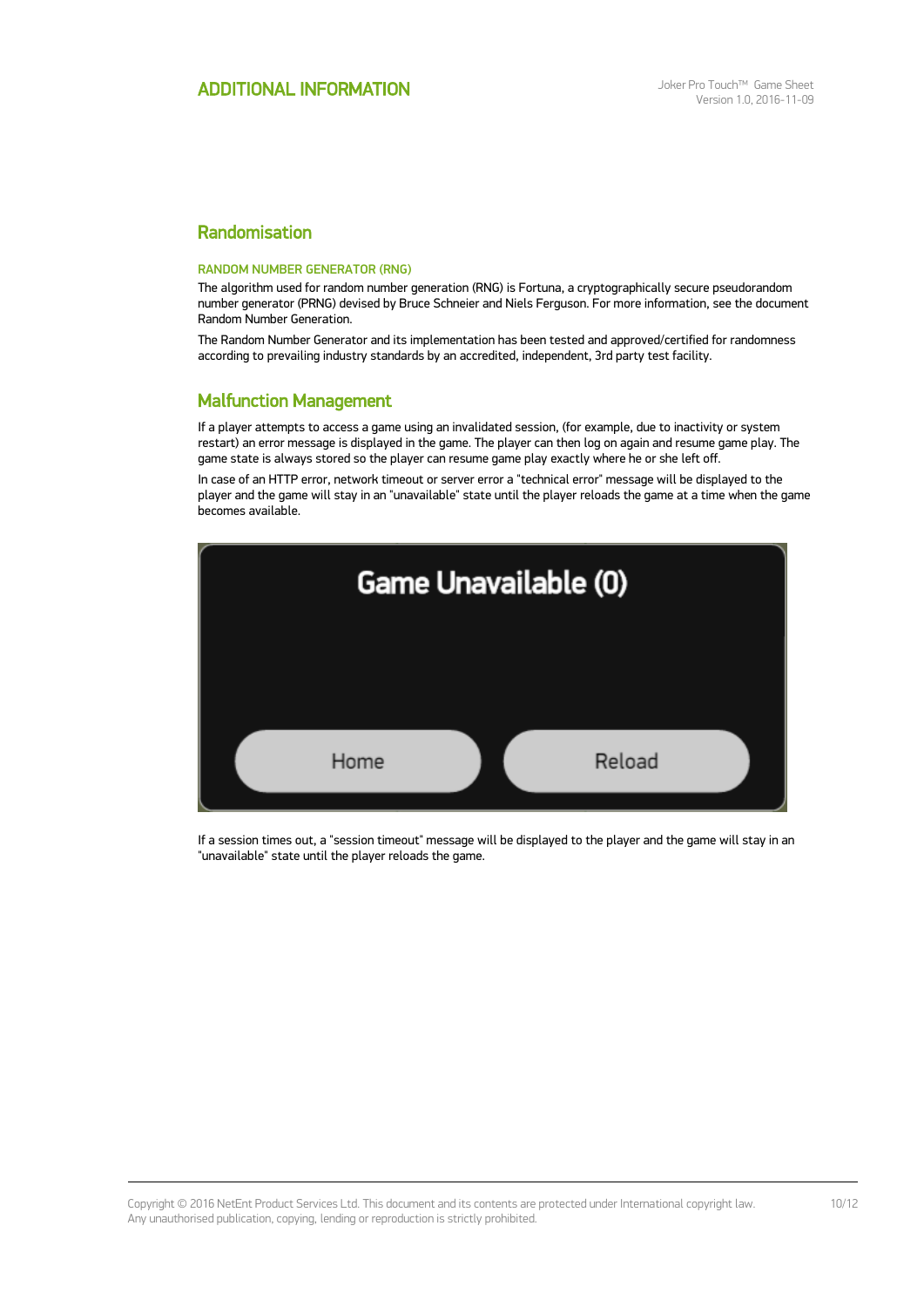

In case of an "out of money" event, an "out of money" message will be displayed to the player and the game will stay in an "unavailable" state until the player reloads the game.



(Italy jurisdiction only) Further information on management of malfunctions is also described in section 3.2.1 of the Gaming Platform (Progetto Della Piattaforma Di Gioco) document. This document provides details on how a player is informed of balance return payments and the technical process.

Information regarding session timeouts and malfunctions is provided to the player via the game rules. Specifically, the player is informed that "In the event of malfunction of the gaming hardware/software, all affected game bets and payouts are rendered void and all affected bets refunded."

### Information to the Player

Players receive a response required message every hour of continuous play: They cannot continue playing unless they respond to the message which provides them with details about the amount bet and won so far during game play.

Players also have access to their game session history and game rules from within the game at all times.

#### Game Simulation

A demo version of the game is available at http://www.netent.com/products/net-entertainment-touch/